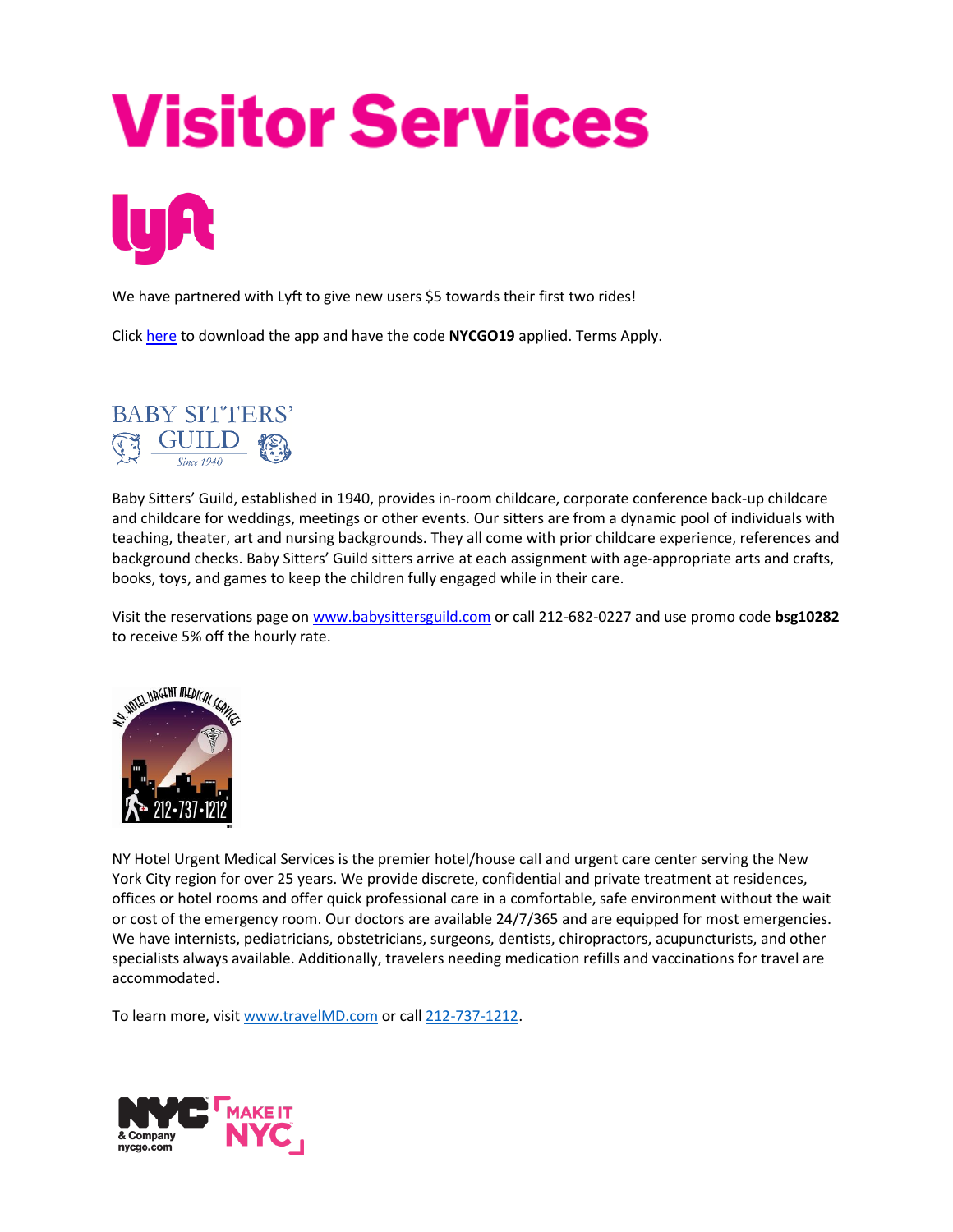

For exceptional service and the best available exchange rates, please visit our AFEX New York Retail branches, conveniently located on both the East and West Sides of Manhattan. We offer a comprehensive range of international payment and bureau de change services for retail, private and corporate clients including: major and exotic currencies, wire transfers, traveler's checks, FX risk management, bank drafts and precious metals.

Visit https://currency.afex.com/store-locations/ or call us today at (800) 346-3924 for directions, and mention NYCGO for the best possible exchange rate.



Scootaround will get you moving. We make everyday life a little bit easier by letting you be in control of your upcoming trip or vacation. Scootaround offers hassle-free, one-stop mobility solutions for people looking to leave their mobility equipment at home. We offer three-wheeled scooters at all of our 1,500+ locations across North America. Many locations also offer four-wheeled scooters, manual wheelchairs and power chairs. All Scootaround equipment is backed by 24/7 customer service, and we will deliver right to your home or hotel.

To learn more about Scootaround and the types of personal mobility equipment you can rent from us, click [here.](http://www.scootaround.com/rent-online)



Manhattan Parking Group is a privately owned and operated company that has been a leader in the parking industry for over 60 years. We operate more than 85 parking facilities with 14,000 parking spaces in Manhattan, Brooklyn, Queens, the Bronx, and Westchester.

Manhattan Parking's focus on courteous service, safety and the development and maintenance of long-term relationships with our customers is what sets us apart from our competitors in the industry. We invite you to park with us and experience the difference.

For more information and locations, visit [www.mpsparking.com.](http://www.mpsparking.com/) To print a coupon for Javits Center area parking, [click here.](https://mpsparking.com/view_special_coupon?coupon=96)